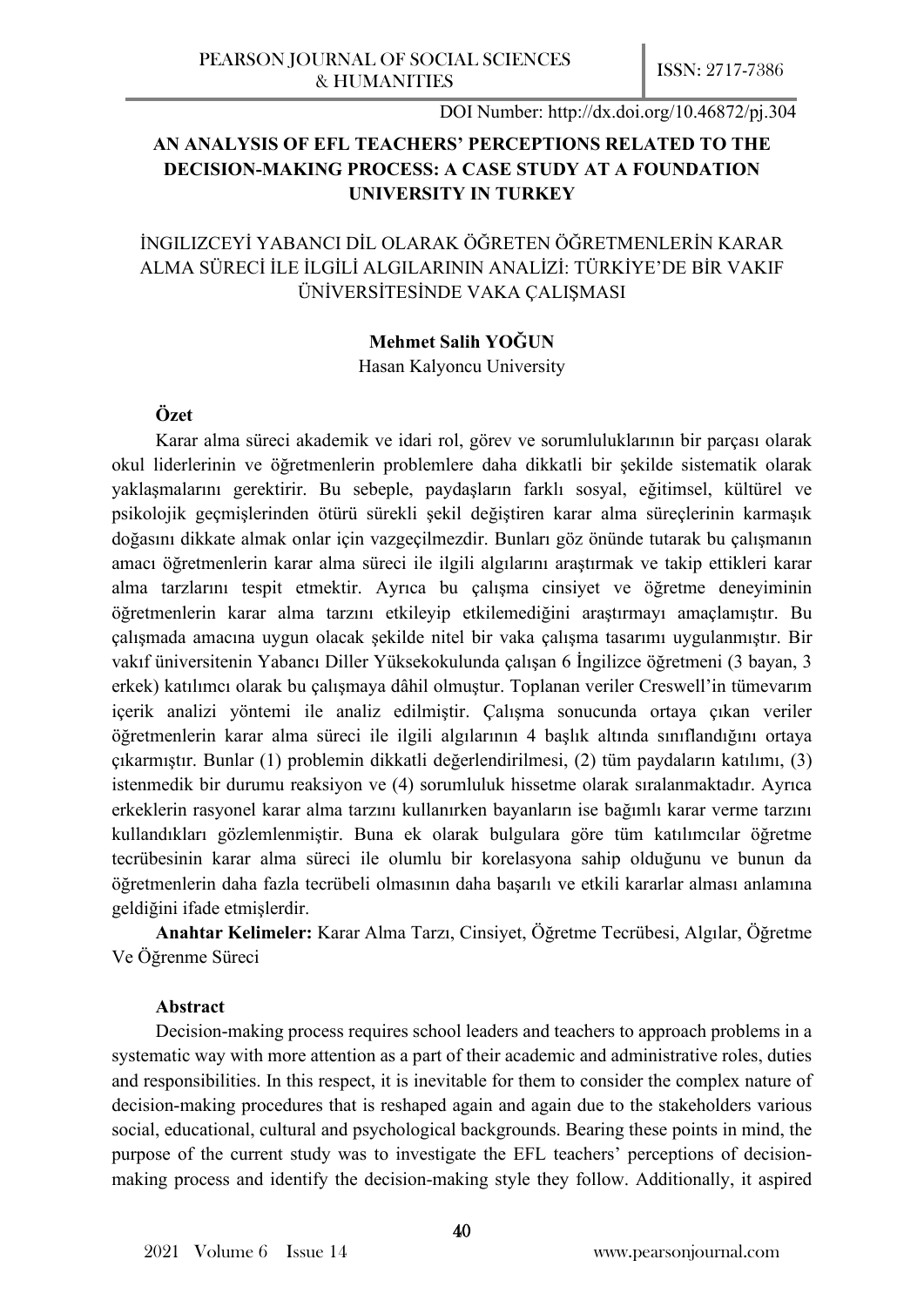after searching whether gender and teaching experience effect the EFL teachers' decisionmaking styles. A qualitative case study design was applied for the present study in accordance with its purpose. 6 EFL teachers (3 females and 3 male) working at the School of Foreign Languages in a private university took part in this study as participants. Collected data was analysed with Creswell's (2012) inductive content analysis. The findings reached as a result of the study revealed that teachers' perceptions of decision-making process were categorized under four headings. They were (1) the careful consideration of the situation, (2) involvement of all the parties, (3) reacting to an undesired situation, and (4) feeling responsible. It was also observed that while the men utilized rational decision-making style, the women preferred dependent decision-making style. Additionally, according to the findings, all of the participants stated that teaching experience had a positive correlation with decision-making process which means that the more experience teachers have, the more successful and effective decisions they take.

**Keywords:** Decision-Making Styles, Gender, Teaching Experience, Perceptions, Teaching And Learning Process

# **1. INTRODUCTION**

School leaders and teachers are required to be involved in decision-making process on numerous situations with regard to their academic and administrative duties and responsibilities. Considering the complexity of the teaching and learning environment that is shaped by all stakeholders' different social, academic, psychological and cultural backgrounds, the decision-making procedures tend to necessitate a systematic approach to the problems observed with more attention. Through their past experiences and interactions with the environment humans start establishing their judgements and knowledge in harmony with their perceptions and beliefs, forming their cognitive patterns in order to decide on their future actions, and adjusting these behaviors depending on the possible changes in their environment and mental patterns. As Koçel (2001) states people make lots of decisions as a result of their relationships with social factors throughout their lives.

The concept of decision-making is associated with many different attributes and characteristics such as efficiency in job [\(Russ, McNeilly, & Comer, 1996\)](https://www.sciencedirect.com/science/article/pii/S0191886915002974#b0195), self-respect [\(Thunholm, 2004\)](https://www.sciencedirect.com/science/article/pii/S0191886915002974#b0270), deliberate actions and behaviors [\(Galotti et al., 2](https://www.sciencedirect.com/science/article/pii/S0191886915002974#b0085)006), and decision-making skills [\(Bruine de Bruin et al., 2007,](https://www.sciencedirect.com/science/article/pii/S0191886915002974#b0030) [Parker et al., 2007\)](https://www.sciencedirect.com/science/article/pii/S0191886915002974#b0175). According to the research conducted, decision-making theories are split up in two main ways [\(Epstein, 1994,](https://www.sciencedirect.com/science/article/pii/S0191886915002974#b0060) [Evans, 2008,](https://www.sciencedirect.com/science/article/pii/S0191886915002974#b0070) Osman, [2004](https://www.sciencedirect.com/science/article/pii/S0191886915002974#b0170), [Sloman, 1996\)](https://www.sciencedirect.com/science/article/pii/S0191886915002974#b0225). First, the "rational" mode, which is slower, benefits from logical assumptions, reasons and deliberate behaviors. Second, the "affective/experiential" mode, which is fast, utilizes intuition and past experiences.

The most commonly used definition of decision making in the literature is the intention of selecting the most appropriate possibility among various alternatives on the purpose of achieving a goal as a consequence of mental or instinctive process (Kuzgun, 1992, Weihrich & Koontz, 1993). Nardi and Wales (1985) consider decision making as a process involving various thinking skills such as critical, creative, dialectic and analytic thinking. Some researchers regard decision making as an inseperable part of management in that teachers and school leaders have to take some key decisions throughout the learning and teaching process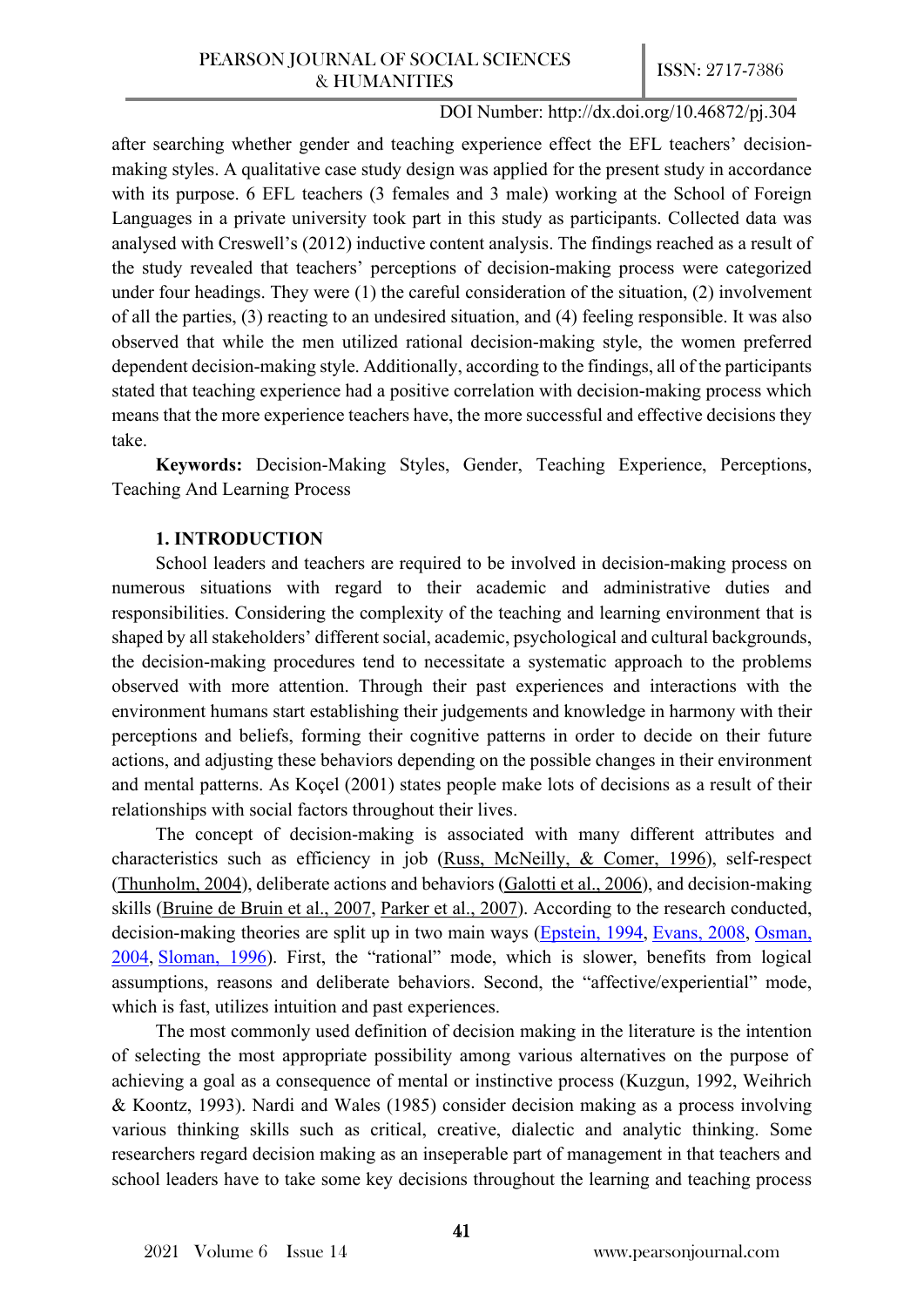that effect the success of the institutions. For example, See Priem (1994) evaluates the decisionmaking process as the most crucial managerial action of all as, especially in planning procedure, it occupies a significant position.

Decision-making is a cyclical and multidimensional process involving various phases such as identifying the situation that requires to be concentrated upon and diagnosing it clearly, deciding the tools to collect required data for the stated problem, coming up with as many alternatives and solutions as possible, reviewing and evaluating available options and choosing the most appropriate one among them considering possible outcomes, implementing the decision taken and then evaluating results if needed and getting feedback from the stakeholders involved in the process (Marco et al., 2003). Depending on the consequences observed as a result of decision-making process, people might need to go back to the first phase and restart the procedure to reach a better and desired outcome. However, as Eren (2003) points out the fact that it is a stressful process since it is challenging to find out alternatives, evaluate their harms and benefits, and analyze their outcomes in an effective way.

Decision-making process can be categorized into different styles and Deniz (2004) summarizes these styles in four different groups. The first one is carefully decision making style that explains an individual's situation of looking for required information thoughtfully before reaching a decision. In this style, an indivudual evaluates all possible options carefully with their benefits and harms and then makes decisions. They depend on their observations, facts and prior experiences while making decisions. The second one is avoidant decision making style that involves an individual's situation of tending to avoid making decisions and leaving the responsibility of desicion making to another person. The third one is postponer decision making style and it is an individual's situation of edjourning a decision constantly for another time although there is not a justified or valid reason. Individuals may postpone the decision making process if the issue is insignificant as well. The last one is panic decision making style and it involves situations demanding people to make a decision quickly and impetuously because of the pressure of time and the significancy of the issue.

Considering previously determined decision measures, Scott and Bruce (1995) introduce four different decision-making styles refered as rational, intuitive, dependent, and avoidant. The fifth style, spontaneous, was added later on. The rational decision-making style is based on logical assumptions and reasons while intuitive style depends on feelings and emotions. The dependent style involves situations in which people ask for help from others while making a decision. The avoidant style, as the name suggests, relies on postponing the decisions to another time in the future. Finally, spontaneous style consists of situations in which people decide quickly.

Some studies conducted previously reveal that intuitive and spontaneous styles are positively connected (Baiocco et al., 2009, Loo, 2000, Thunholm, 2004) claiming that these two styles can easily be observed within a profile together. Additionally, Loo's (2000) study affirms that there is a positive correlation between rational and dependent styles claiming that people deciding rationally tend to consult others for their opinions.

Research focusing on the connection between decision making process and aging concept reveals some significant outcomes by pointing out that older people tend to trust more in their prior experiences and feelings and less in reasons compared to younger people [\(Peters, Hess,](https://www.sciencedirect.com/science/article/pii/S0191886915002974#b0180)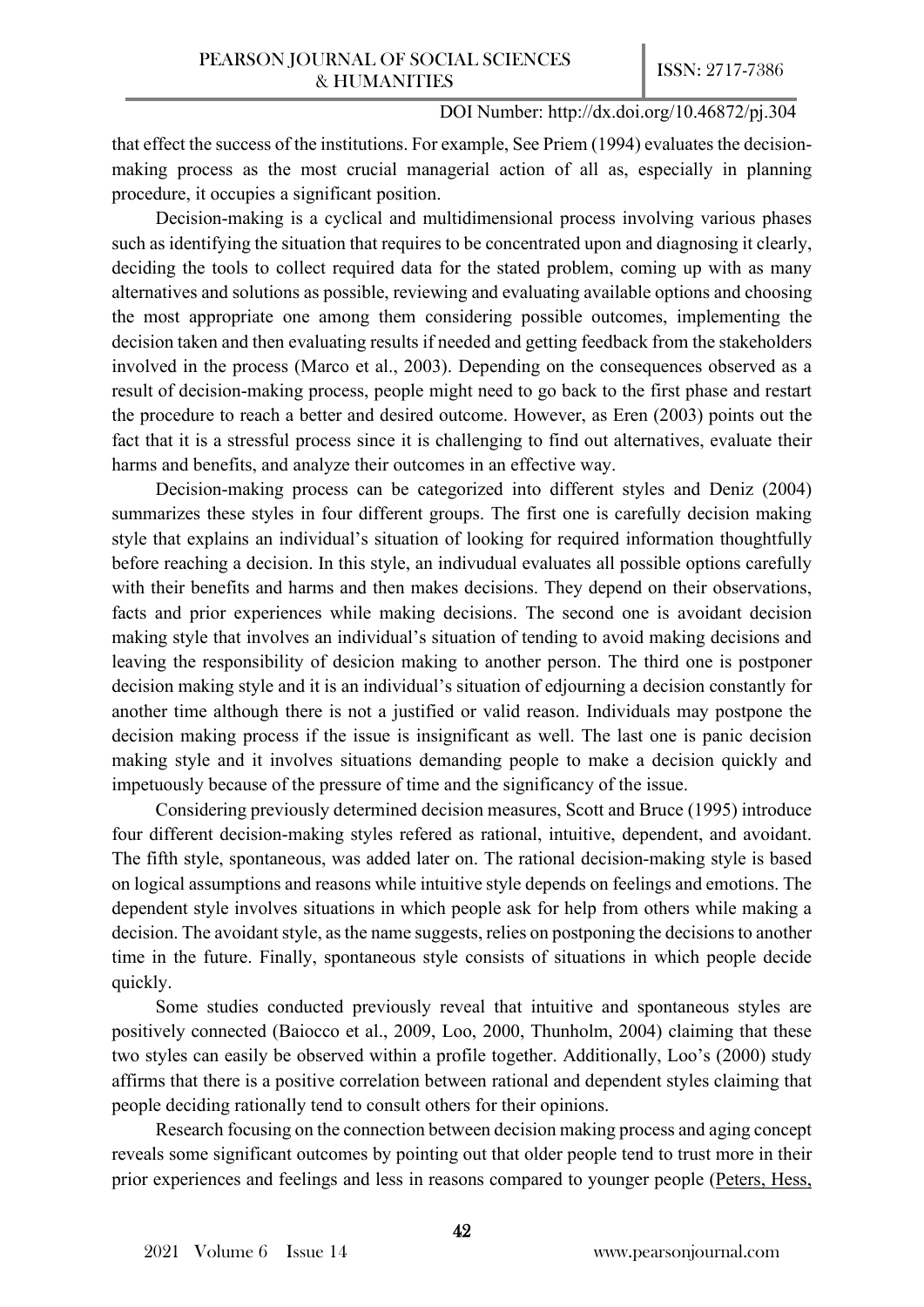[Västfjäll, & Auman, 2007\)](https://www.sciencedirect.com/science/article/pii/S0191886915002974#b0180). The reasons for old people to rely less on reasons are explained in some studies stating that fluid cognitive skills and working memory, which are directly promoting rational thinking abilities, weaken as people get older (Babcock & Salthouse, [1990,](https://www.sciencedirect.com/science/article/pii/S0191886915002974#b0015) [Verhaeghen et al., 1993\)](https://www.sciencedirect.com/science/article/pii/S0191886915002974#b0275). Some researchers believe that emotional and affective skills which go along with intuitions might stay the same or even get stronger as people grow older (Blanchard-[Fields, 2007,](https://www.sciencedirect.com/science/article/pii/S0191886915002974#b0025) [Charles & Carstensen, 2010,](https://www.sciencedirect.com/science/article/pii/S0191886915002974#b0045) [Kennedy & Mather, 2007\)](https://www.sciencedirect.com/science/article/pii/S0191886915002974#b0125).

Decision-making process is also associated with gender issue and Gray (1992) expresses that men and women are so different from each other that they are as if from different worlds. Additionally, he confirms that women tend to rely more on their intuitions while men are considered rational most of the time. Furthermore, [Sinclair, Ashkanasy, and Chattopadhyay](https://www.sciencedirect.com/science/article/pii/S0191886915002974#b0220)  [\(2010\)](https://www.sciencedirect.com/science/article/pii/S0191886915002974#b0220) report that women showed a tendency to utilize their intuition while men used reasons when they were required to express their feelings about losing and winning in a competition.

As cited in the study conducted by Borg and Alshumaimeri (2019), decision-making process is in conjunction with teacher and learner autonomy in previously conducted research. For example, in his study with 112 student teachers of English, Balçıkanlı (2010) states that the participants feel positive about considering their learners' voices with regard to their own learning in decision-making process bearing in mind that they have not had any experiece in teaching. Additionally, the studies conducted by Nakata (2011) with 78 teachers and by Duong (2014) with 30 teachers of English have revealed that there is a gap between what teachers believe and how they behave in the classroom. The participants have positive opinions about learners' autonomy but they do not encourage their decision-making process in the real teaching environment. Finally, in a study with 48 teachers of English in Indonesia, Lengkanawati (2016) confirms that learners require to be supported with their teachers'guidance in decision-making process.

The purpose of the current study was to investigate EFL teachers' views on their decision-making process and observe how they decide when they encounter a problem. Additionally, I aspired after exploring whether gender differences and the amount of teaching experience effect their decision-making styles. In the light of the data collected from the participants, the below stated research questions were intended to be answered.

1. How do EFL teachers perceive their decision making process?

2. How do EFL teachers decide when they are faced with a problem?

3. Does the decision-making style differ according to the gender and teaching experience?

## **2. METHOD**

## **2.1. Research Design**

A qualitative case study design was chosen for the current study because, as supported by Woods and Calanzaro (1980), we aspired after making an extensive and scientific investigation of a group of EFL teachers on the purpose of analysing in-depth data relevant to their perceptions and beliefs. The research design implemented for the present study was determined and guided by our epistemological position that is affected by our ontological position.

## **2.2. Population and Sample**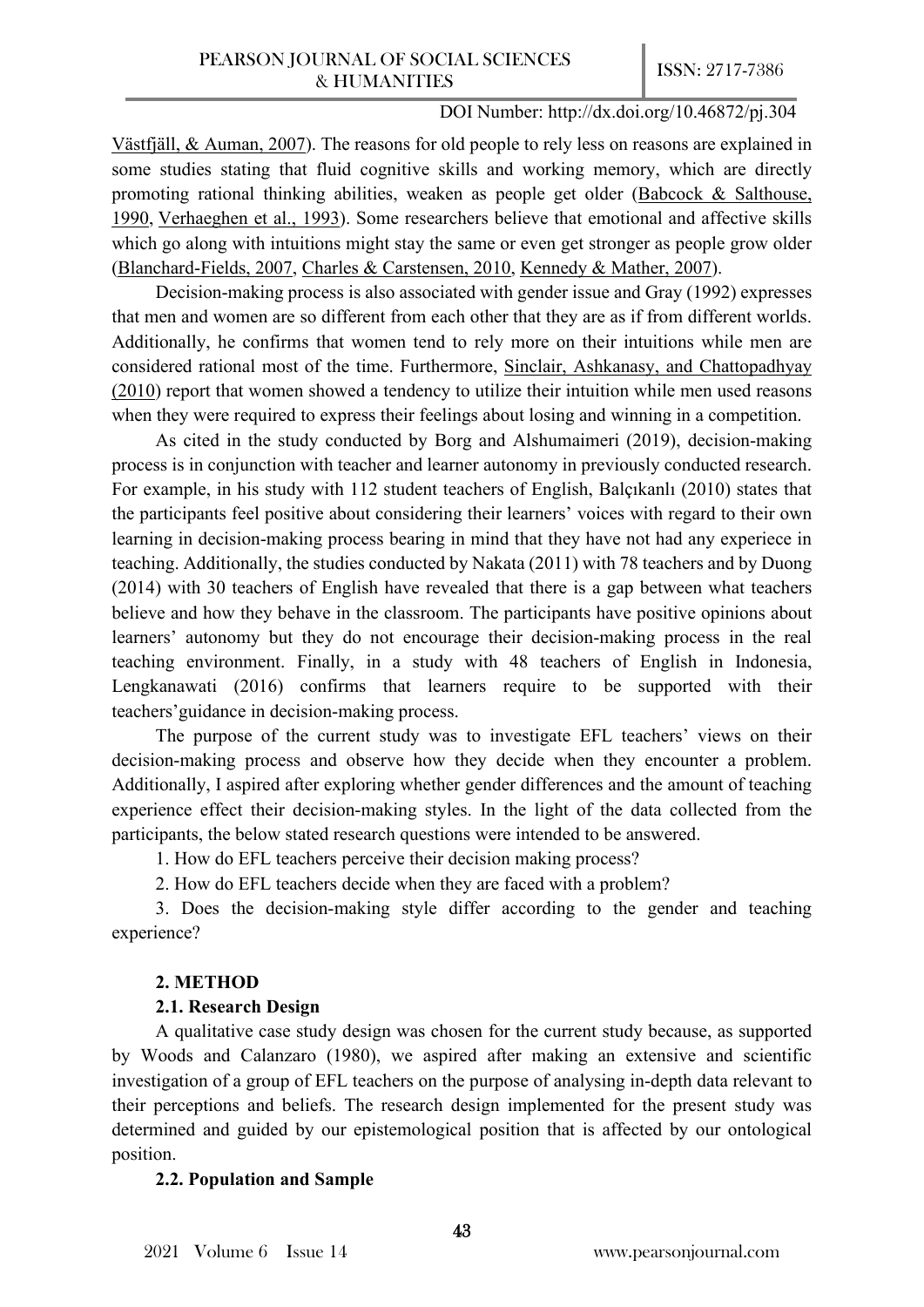Population of the study involves EFL teachers working at the School of Foreign Languages at a private university in Gaziantep. Sample group of the research consists of 6 voluntary teachers, of whom 3 are male and 3 are female. We utilized the purposive sampling to choose the participants. Ary et al. (2014) states that this type of sampling is adequative to supply comprehensive perceptive and understanding about the issue under investigation. Marshall and Rossman (2010) point out that various methods can be used in qualitative research on the purpose of satisfying the principles of purposive sampling. Therefore, we applied a criterion sampling. Ary et al. (2014) express that in this type of sampling the researcher defines the criteria and involves the individuals fulfilling the needs of determined criteria. Since we attempted to investigate EFL teachers' perceptions of decision making process and find out whether gender and teaching experience effect their decision-making styles, we decided to set two criteria. First, 3 males and 3 female EFL teachers were selected on the purpose of observing the possible differences between genders. Second, while deciding on these 6 participants, we attached importance to study with teachers having different teaching experiences. Two teachers having teaching experience between 1-5 years, two teachers having teaching experience between 6-10 years and two teachers having teaching experience more than 10 years were selected to observe whether their perceptions of decision-making differ depending on their teaching experience or not.

## **2.3. Data Collection Tools and Procedures**

The current study required instruments that could be utilized for a qualitative research so that EFL teachers' views on their decision-making process and the effects of gender and teaching experience on this process could be deeply investigated. After receiving required permission from the participants, two instruments were used to collect the data. First, a set of open-ended questions was used. Considering our epistemological stance that is directed by our ontological position, we determined that the most efficient way to gather data for our study would be asking the participants to share their perceptions and beliefs freely through the openended questions. Creswell (2012) believes that open-ended questions provide the participants with the opportunity of expressing their opinions and beliefs freely without facing any obstacles that might occur because of the previously conducted research results. With respect to that, we designed nine open-ended questions. Considering the fact that inferences about the content are directly affiliated with the development of instrument and establishment of content-related validity, we requested some experts in ELT department to share their opinions on designed open-ended questions. After collecting the information from the experts, we made necessary modifications for the purpose of the present study. The participants were given six open-ended questions addressing different aspects such as the teachers' perceptions of decision-making, the procedure they follow when they make a decision, the decision-making style they implement, and how they evaluate the outcomes of decision-making process. The open-ended questions were shared with the participants electronically through their email addresses.

Second, the current study carried out a semi-structured interview as a data collection tool since it was in harmony with our ontological and epistemological stances. We designed four questions to be raised in the interview and then asked those questions to eigth EFL teachers, who have similar background as the participants of the present study, to observe whether pilot participants faced any problems in understanding and responding the questions. The pilot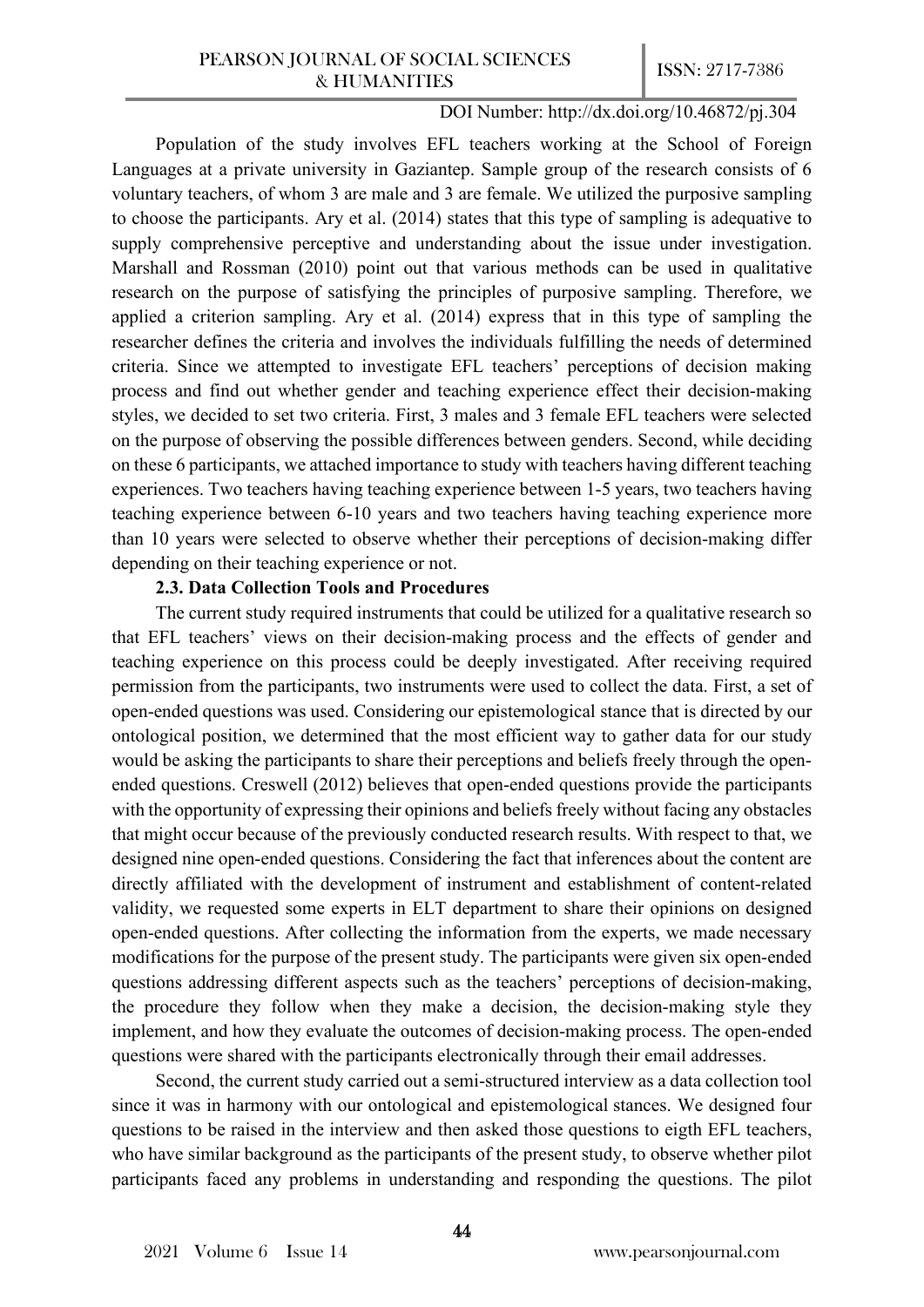participants were asked to voice their opinions on the questions used and state whether there should be some modifications. Accordingly, we prepared two questions to adresss various points such as their opinions on the relationship between teaching experience and decision making style and the effect of gender on decision making process. Each interview took around 10 minutes and they were all conducted in a meeting room in a comfortable manner. The interviews were recorded by using two different recording equipments and transcribed for the purpose of analysis.

## **2.4. Data Analysis**

As for the data analysis of the open-ended questions and the semi-structured interviews, the cyclical model of Creswell's (2012) inductive content analysis was used. Chinn and Kramer (1999) consider the inductive content analysis as an effective method in which researchers use bottom-up process by moving from small details to the general idea as a result of which they reach a general perception by associating these specific details. Cresswell (2012) recommends the following crucial steps in coding the data collected: (1) Firstly, the transcriptions and texts should be examined closely to have a sense of the whole study. (2) Each text and transcription should be cut into pieces of information with their codes. (3) Each segment is required to be labelled. (4) In case of overlapping and a high number of codes, they should be reduced. (5) The texts and transcriptions, with the list of codes emerged, should be read again to find out whether new codes show up. Additionally, appropriate quotes from the participants that go along with the codes need to be determined. (6) As a final step, frequently stated codes need to be turned into themes to be clarified in details.

Two researchers were involved in data analysis process with the intention of getting reliable findings. Each researcher studied on the participants' answers individually by applying the above stated items carefully to ensure that the findings obtained are reliable. As a result of this individual analysis, the findings were compared and contrasted. The themes that were agreed by both researchers were decided to be explained in details while the themes that were not agreed by researchers were negotiated to decide whether they should be taken into consideration. Due to the nature of implementing a qualitative research design, the coding technique necessitated the establishment of inter-rater agreement that ensured the trustworthiness and validity of the research conducted when more than one researcher is involved in data analysis procedure. Walther, Sochacka and Kellam (2013) offer inter-rater reliability as a means of "continuous dialogue between researchers to maintain consistency of the coding" (p. 650). It was pointed out by Miles and Huberman (1994) that the inter-rater agreement of 80% between researchers involved in coding on 95% of the codes is a sufficient agreement among coders. For the present research, the formula described in Miles and Huberman (1994) was implemented and the inter-rater agreement between two coders was calculated as 85%.

The trustworthiness and credibility of results are some of main components of the high quality study in qualitative research. In this respect, we also used member checking for the validity of the study. Creswell (1994) considers member checking in a qualitative research as a useful technique to enhance the credibility, accuracy, validity and transferability of a study. The data obtained as a result of the instruments implemented were discussed with the participants to ensure the accuracy and mutual understanding.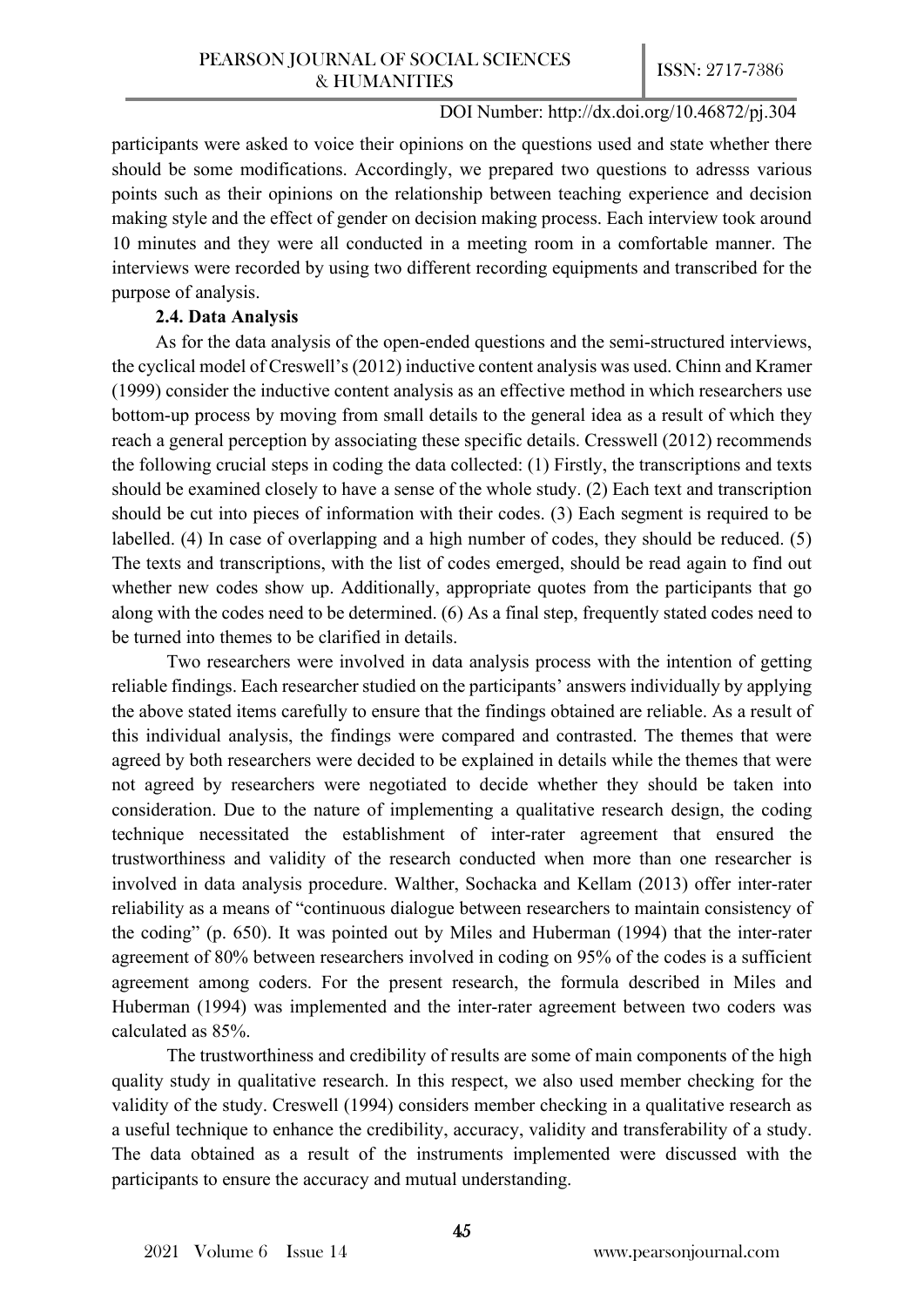#### **3. FINDINGS**

## **3.1. Findings Related to the First Research Question**

The research question aspired after investigating the EFL teachers' perceptions and views with regard to their decision-making process and as a result of the data analysis process, four main themes emerged as stated in Table 1.

| <b>Perceptions of Decision-making</b>    |  |
|------------------------------------------|--|
| A careful consideration of the situation |  |
| Involvement of all the parties           |  |
| Reacting to an undesired situation       |  |
| Feeling responsible                      |  |

As it could be observed in Table 1, one of the most frequently stated perceptions (67%) by the participants was that decision-making requires a careful consideration of the problematic issue. Participant 1 (P1) believe that decision-making process necessitates the person to think thoroughly about the benefits and harms that could be observed as a result of the decision taken depending on to what extent the problem effects the process of teaching and learning. The process also demands people to go back to the first phases of the desicion-making on the purpose of finding out a better option and maximize the existing resources. The following quotation exemplifies this:

The process of decision-making involves careful considerations of the advantages and disadvantages of the possible decision, and going back and forth if needed to come up with a more effective decision. Also, it means trying to make the best use of the resources available (P1).

Similarly, participant 2 stated that the teacher who decides about an issue should be able to evaluate the process with different perspectives and point of views so that he/she can deal with the matter in a more effective way considering the fact that decision-making process can be effected by the context, priority and significance of the issue. The following quotation illustrates this:

It requires a multidimensional thinking because as decision maker I need to approach to the issue from various aspects (P2).

Additionally, by agreeing with the idea of the necessity of a careful consideration to the issues, participant 3 also added that the decision taken should satisfy the needs and expectations of the parties involved in the matter. By admitting the fact that it may not be always possible to reach decisions making everybody happy, but he pointed out that necessary efforts should be shown to consider others' opinions and feelings. The following quotation exemplifies this:

It's a process that must involve thorough thinking and consideration to reach the best possible outcome that serves the best interest of the parties involved. But that's not always the case. Sometimes, hard decision must be made (P3).

Finally, participant 6 pointed out that decision-making is a questioning process that compels the decision taker to pay attention all alternatives with their possible outcomes and even reconsider the process after making a decision. She also added that it is not possible to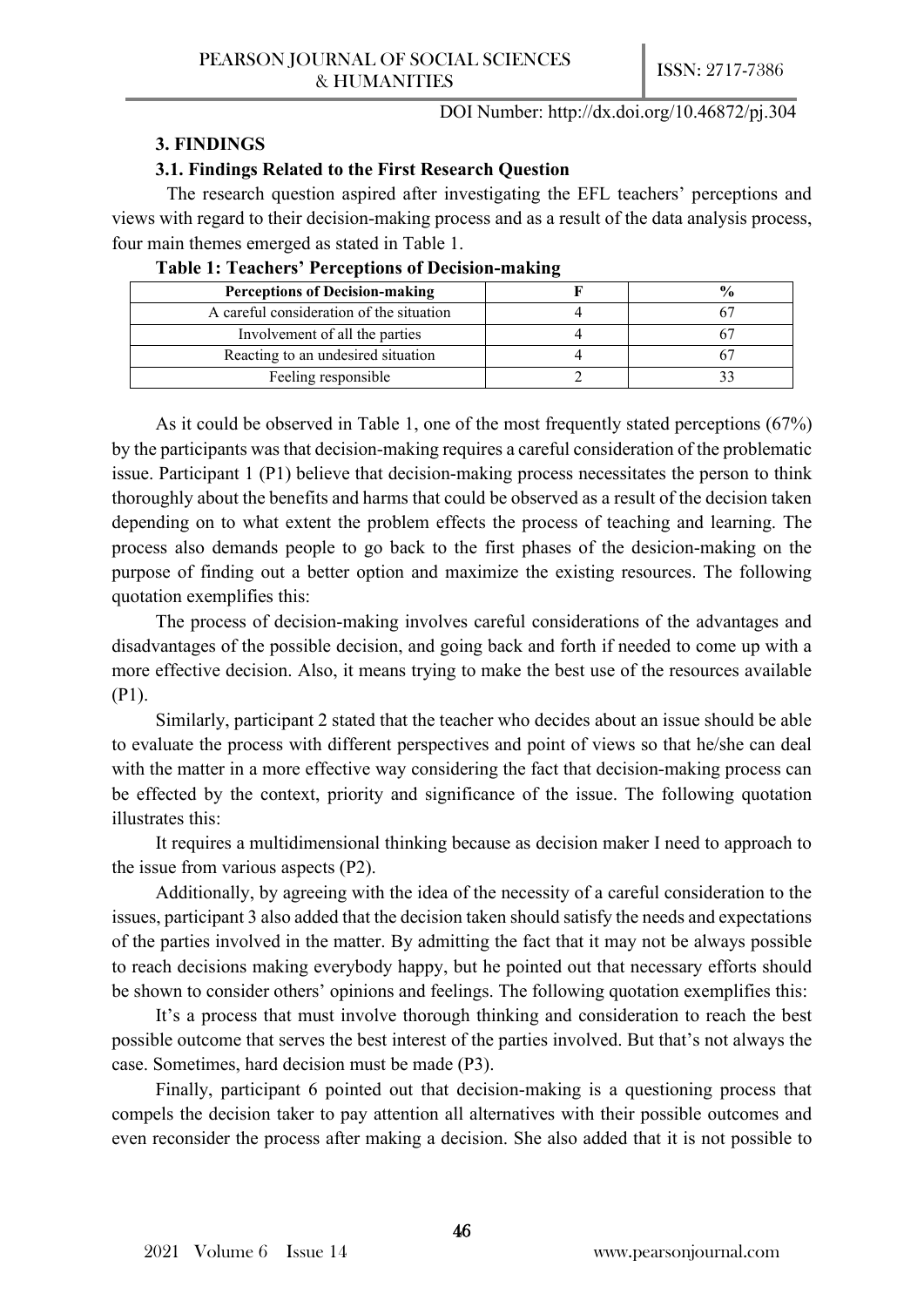say that the decision taken is the correct or wrong one because of the complex nature of the process. The following quotations illustrate the theme:

When I make a decision, I question it and consider other alternatives, although it is sometimes too late. However, I like to think about what kind of result I could get with different alternatives. This helps me to see the situation from a different perspective (P6).

At first, I would like to tell my opinion about the decision generally. I do not believe in the correct decision or wrong decision since we cannot know what is correct or what is wrong. Every decision brings its own alternatives (P6).

Table 1 also confirmed that the EFL teachers associated the importance of involvement of all parties (67%) in the decision making process. In order to reach the best possible decision, most of the participants stated that the main problem should be defined clearly and the matter should be resolved by taking the stakeholders' emotional and cognitive perspectives into consideration with caution. The importance of reaching a consensus while making a decision was emphasized and indicated as a significant concept to create a win-win situation for all of the people involved. At this point, it was stated that collaboration and listening to others' opinions play an important role. Quotations from the following participants illustrate their views with respect to this theme:

I would define it as understanding the core problem, appreciating the feelings, thoughts and evaluations of the parties involved, considering possible ways of overcoming the conflict, and learning from the process itself for further experiences. I believe there is no effective decision making process without taking into accounts people's feelings, opinions and realities (P1).

If I am in a position to manage the problem, without ignoring the case I try to stay calm. I try to first ease and then listen to the conflicting parties. If possible, I take the conflicting parties to a more isolated environment to talk and resolve the issue as long as I am allowed to do so (P2).

It's the best way to overcome any kind of conflict concerning the parties involved with the best possible outcome, bearing in mind the greater good. The aim should be that all parties are as satisfied as possible in the end of the process (P3).

I guess the key is always listening the opinions of others whether it is your student, colleague or anyone that you work with so I always listen and show respect to others' opinions and then try to find a way to meet at the common point that can make everyone pleased but at the same time to the benefit of the institution (P4).

Table 1 also affirmed that participants correlated decision-making process with reacting to an undesired situation (67%). For example, participant 1 attached importance to the fact that the problems encountered should be resolved in a short time by using a systematical procedure. No matter whether the problems are expected or not, they needed to be reacted and fixed by trying to take a good decision. The following quotation exemplifies this:

I would define a problem as something undesired which emerges due to predictable or unpredictable things, and which can be fixed in a certain period of time through a systematic decision-making process (P1).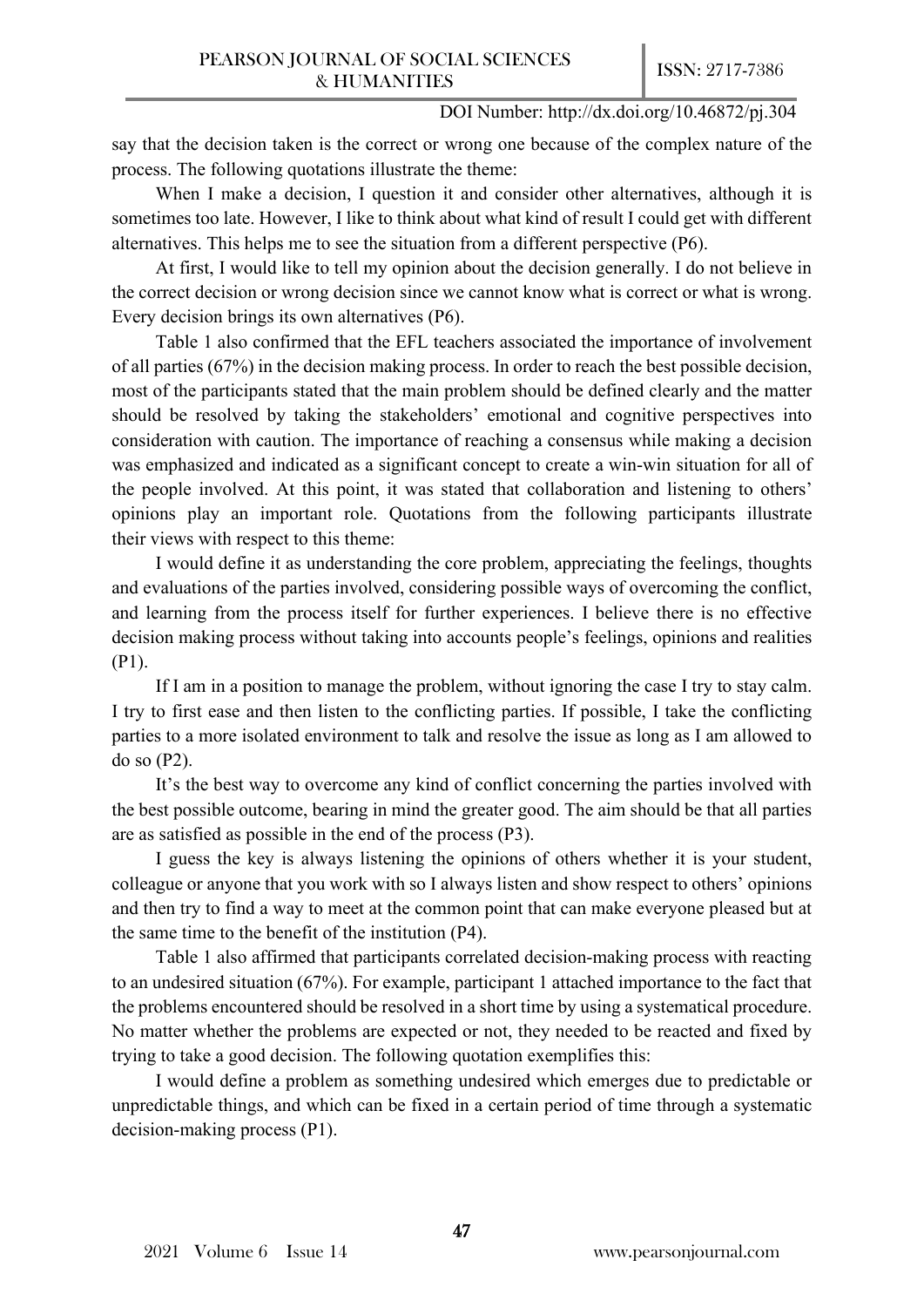Additionally, participant 2 drew attentions to the importance of not causing another problem while making a decision to fix it. That's why the problems should be managed quickly and but at the same time mindfully. The following quotation illustrates this:

As an undesired occurrence, conflict requires to be managed and reacted instantly but carefully in order not to cause another conflict which will possibly make the situation worse (P2).

Finally, some participants pointed out that the problems occurring in the classroom have quite negative effects on students' learning process and they decrease the learners' motivation and increase the level of ambiguity. Due to these reasons, they believed that decision-making process serves as a reaction to overcome these undesired situations and ensures an appropriate environment for learning and teaching procedures. Quotations from the following participants illustrate their views with regard to this theme:

A problem is a situation that is usually unwelcomed and needs to be dealt with to overcome (P3).

I would define the problem as the situation which causes the learners' distraction of the learning concept, and undesired motive of the doubt, or ambiguity. When I don't know how to respond at the moment of the problem arousal, I quickly decide what to do and which principle I would apply at that moment (P5).

Table 1 finally verified that two participants (33%) associated decision-making process with the feeling of responsibility. They believed that teachers are responsible for causing a problem due to their lack of classroom management implementation, anticipating the problems and taking actions to deal with them by deciding what to do with the intent of solving the undesired situations. Quotations from the following participants illustrate their views with respect to this theme:

I feel, some way or another, responsible for the problem encountered, be it because of the feeling that I have not foreseen the possible problems or directly because of my inconvenient classroom management as the practitioner. I feel I am the one in charge of avoiding and preventing the problems (P2).

In a situation which enables the students make mistake the responsible person take the action regard to the problematic situation. In this scope, the teacher is the unit who takes the decision to decide what to do in a problematic moment (P5).

All in all, the participants of the current study believed that decision-making process necessitates a careful and systematic consideration to the problem, involvement of all stakeholders in the process, a reaction to the undesired situations occurring inside and outside the classroom and teachers' responsibility to prevent or overcome the problems.

#### **3.2. Findings Related to the Second Research Question**

The research question intended to determine how EFL teachers decide when they encounter a problem and as a result of the data analysis process, the decision-making styles preferred by the teachers could be seen in the table stated below:

| Table 2: Teachers' Preference of Decision-making Styles |  |  |  |  |  |
|---------------------------------------------------------|--|--|--|--|--|
|---------------------------------------------------------|--|--|--|--|--|

|                               | . . |               |
|-------------------------------|-----|---------------|
| <b>Decision-making Styles</b> |     | $\frac{1}{2}$ |
| Rational                      |     |               |
| )ependent                     |     |               |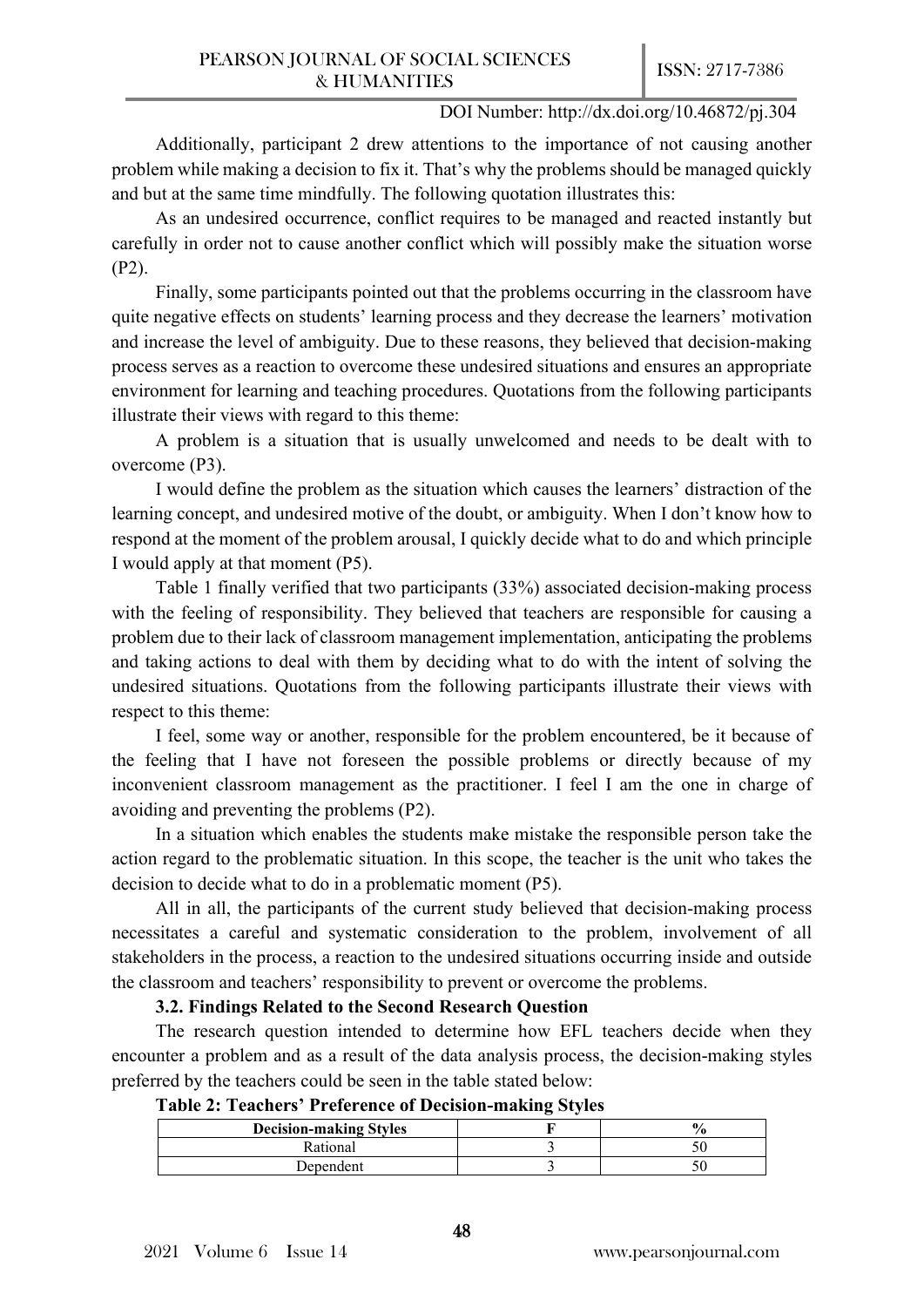Table 2 clearly confirmed that the participants of the current study followed two different decision-making styles in the general sense. Firstly, 3 participants (50%) mainly relied on rational decision-making style. They believed that using logical assumptions and reasons while deciding on an issue provide them with a good ground to persuade people in that the decision taken is a good one. Additionally, depending on the significancy of the situation, one of the participant expressed that logic is an irreplaceable concept in decision-making process. Quotations from the following participants illustrate their views with regard to this theme:

I trust logical assumptions more than others. Because if there is logic in whatever decision I make, I can convince people that it is a good decision (P1).

If it is an issue related to my professional life, I decide trusting my logical assumptions (P2).

It depends on the severity of the situation and the impact of my decision, but a common factor for me is that there always has to be logic in the decision made (P3).

Secondly, half of the participants preferred implementing dependent decision-making style. For example, participant 1 attached importance to the necessity of listening and collaboration suggesting that before making a decision, she usually prefers listening to others and taking their opinions. One of the most important reasons behind this preference was the attempt to reach a consensus on the purpose of ensuring the satisfaction of all stakeholders. The following quotation illustrates this:

I guess the key is always listening the opinions of others whether it is your student, colleague or anyone that you work with so I always listen and show respect to others' opinions and then try to find a way to meet at the common point that can make everyone pleased but at the same time to the benefit of the institution. Listening and collaborating are keys that help my decision making process (P4).

In addition to that, two participants stated that consultation and experience serve as useful factors in decision-making process in that they can reach constructive outcomes as a result. Quotations from the following participants exemplify their views with regard to this theme:

In this respect, I respond to the problem in a wright way. For instance, when I encounter a problem in the classroom, I usually consult to the other teachers to ask about their opinions (P5).

I value experience and consultation. Thus, I ask my colleagues' opinion when I encounter a problem and can't solve it (P6).

Additionally, the participants were also asked whether they need to follow other decisionmaking styles or not. According to the analysis of open-ended questions and the semistructured interviews, it was confirmed that spontaneous style was not referred while there were just 2 participants stating that they very seldom postpone making decisions and one participant expressing that he sometimes combine rational and intuitive styles. Four participants affirmed that they never postpone taking decisions. Two participants stated that they postpone their decisions if the issue is insignificant or it requires more time to understand clearly. Quotations from the following participants exemplify their views with regard to this point:

I sometimes postpone my decisions. First, if I need to understand the problem more clearly. Secondly, maybe the parties will attempt to solve it without my involvement. Thirdly,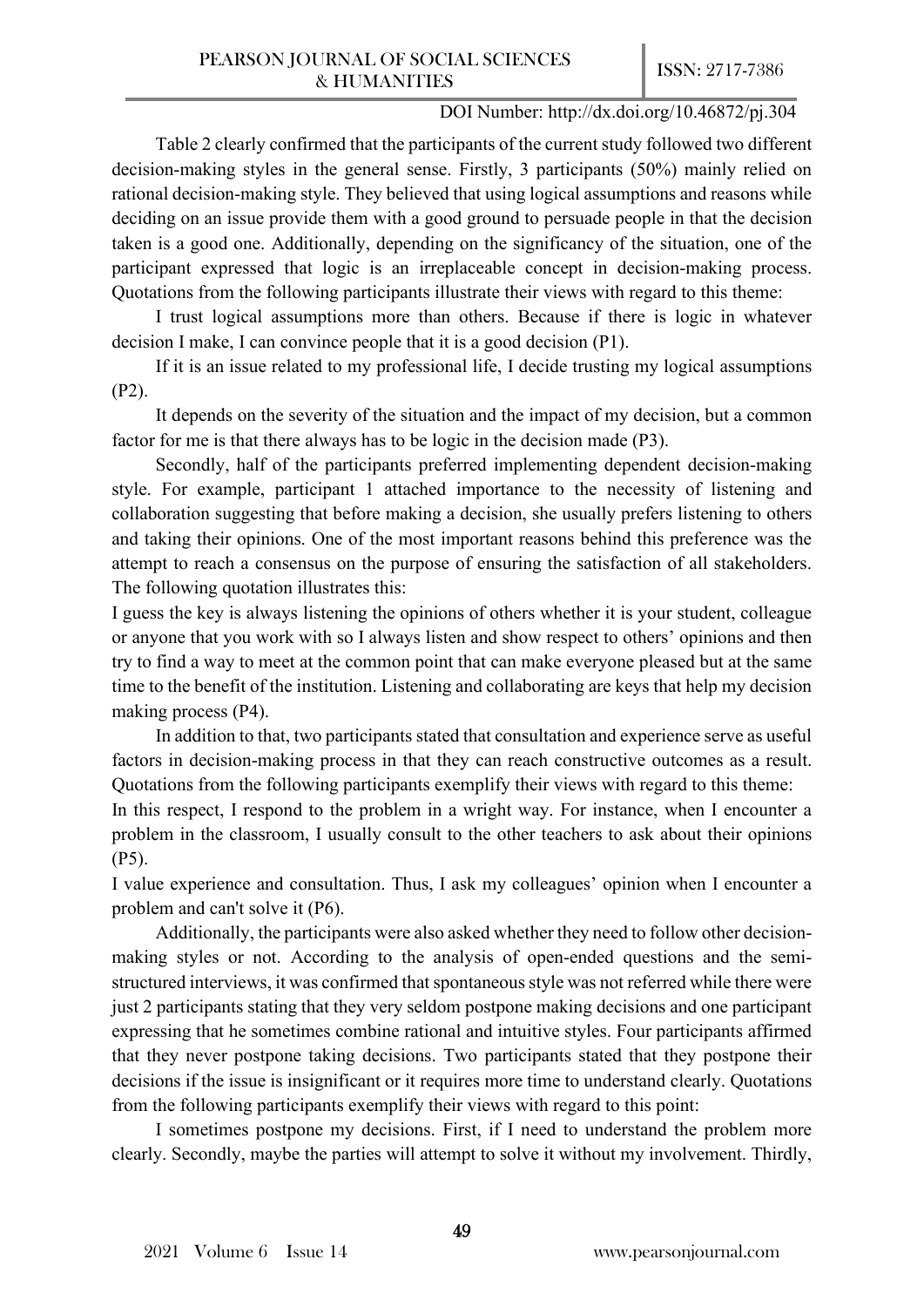if the problem doesn't affect people or things that much, I postpone it to make a more effective decision not during the process of teaching and learning but at the end of it (P1).

Sometimes I postpone the decision-making process when the problem goes away without taking a step (P6).

Only one participant mentioned the usage of intuition in conjunction with rational style by differentiating his personal and professional lives. The following quotation from participant 2 illustrates this:

I guess I make reference to both my logical assumptions and my intuitions. Based on my intuitions and what my logical assumptions tell me, I try to evaluate the issue appeared, and come up with a decision. That is if it is a family issue, which bares more emotionality, I am more likely to decide trusting my intuitions, if it is an issue related to my professional life, however, I decide trusting my logical assumptions.

## **3.3. Findings Related to the Third Research Question**

The research question aspired after investigating whether the EFL teachers' decisionmaking styles differ depending on their gender and teaching experience. As for the gender issue, as a result of the data analysis process of open-ended questions, it was clearly confirmed that all men relied on the rational decision-making style while all women had a tendency to the dependent decision-making style.

As for the relationship between teaching experience and decision-making process, as a result of the analysis of semi-structured interviews, it was confirmed by all the participants that teaching experience has a determining effect on the decision-making procedures. The teachers had a consensus suggesting that as teachers can anticipate the problems before they occur and can come up with better alternative to the problems which result in more constructive consequences both for the teachers and learners. For example, participant 1 pointed out that the strong relationship between teaching experience and decision-making process can be maintained if teachers reflect upon the issues and take a lesson out of the problems they encounter. Additionally, he attached importance to the fact that teachers with teaching experience tend to predict what may happen within and outside the teaching environment so that they can prevent undesired behaviors or situations. Following quotations from the participant 1 exemplify this point:

I think there is a strong and positive correlation between teaching experience and decision-making style, but on condition that we reflect on our teaching practice and learn as much as possible from it.

The more teaching years one has, the better decisions he/she can take based on his/her previous decisions. Those with longer teaching experience may tend to predict some possible situations inside or outside the class and take necessary decisions even before they occur. This preventive approach is surely gained through experience.

Furthermore, participant 2 mentioned the mutual effect between decision-making and teaching experience by stating that teachers think analytically as they gain experience in teaching. Thanks to analytical thinking, teachers become a part of problem solution process and have higher level of satisfaction through involvement in solutions. The following quotations from participant 2 illustrate this: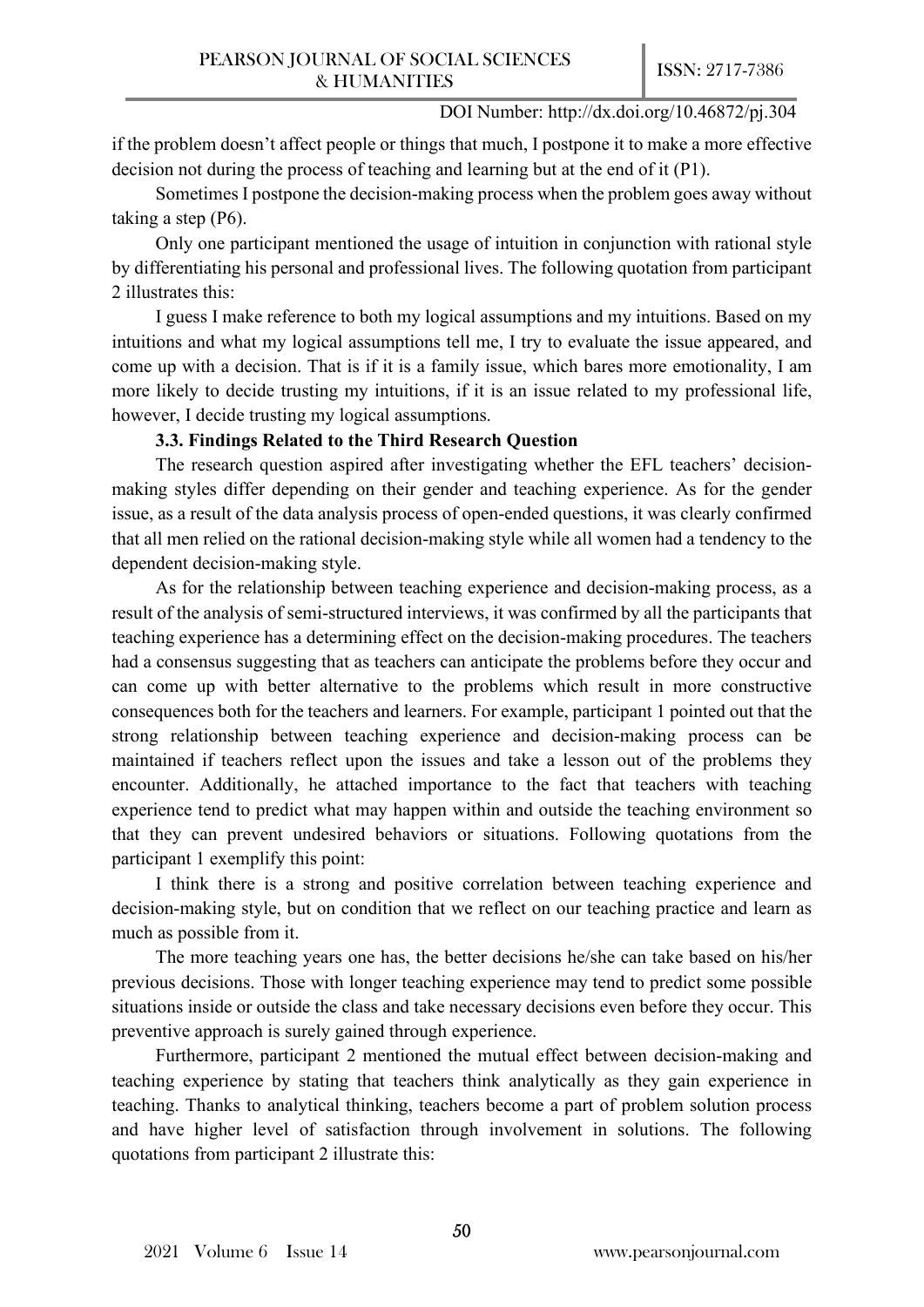I think there is a reciprocal relationship. The more teachers have teaching experience, the more analytical becomes the decision making process.

Therefore, my experience of thinking analytically, trying to be a big part of solution rather than being a part of the problem, feeling positive about solving an existing problem effect my decision making style somehow in all my life.

Similarly, participant 3 believed that teachers' decision-making skills get better as they gain experience in teaching and stated that teachers at the beginning of their academic journeys have some difficulties in reaching good decisions. He also claimed that through experience teachers grow mature which results in more beneficial outcomes. The following quotations from the participant 3 exemplify his views with regard to this theme:

Of course, when teachers start their career, they have little experience and so is their decision-making ability, but by time both get better.

I think it depends on the kind of situation I'm deciding on but as I previously mentioned, the decision making process improves with experience and maturity. That includes making decision as a teacher.

In addition, participant 4 drew attention to the importance of collaboration with the learners with regards to teachers' decision-making abilities. The communication with students provide the teachers with many opportunities to spend time with people from different cultures, learn to deal with various learning styles and strategies that effect teachers' decision-making skills in a positive way. Following quotation from the participant 4 exemplifies this point:

I think teaching experience effects the way I make a decision because while communicating with our students, we get accustomed to different cultures. We deal with different characteristics, learning styles, attitudes, immediate problem solving issues and many others that might help us in our working culture.

In addition to that, participant 5 pointed out that teachers take decisions relying on their prior knowledge and experience. Another point discussed by the participant 5 with regard to the benefits of teaching experience on decision-making process is that experienced teachers can fix the problem in a shorter period of time while it takes longer for inexperienced teachers to come up with solutions to the problems encountered. In this respect, it is believed that being exposed to classroom management issues helps teachers react more appropriately and effectively. The following quotation from the participant 5 illustrates this point:

Teaching experience effect the way the teacher makes a decision. The teacher decides what to do in a situation based on her/his previous experiences. Experienced teachers can make easy decisions while unexperienced teachers have difficulty in deciding in a time constrain. Experienced teachers can get instinctive reactions in a difficult time, by analyzing and considering the situation while inexperienced teachers first define the problem, then take the action considering various external factors. Inexperienced teacher doesn't have enough experience in which they expose situations and react spontaneously.

Similarly, participant 6 considered the importance of experiencing similar situations on the possibility of taking more successful actions towards the unwelcomed matters. She remarked a positive correlation between having experience in teaching and better decisionmaking skills. Following quotation from the participant 6 exemplifies this point: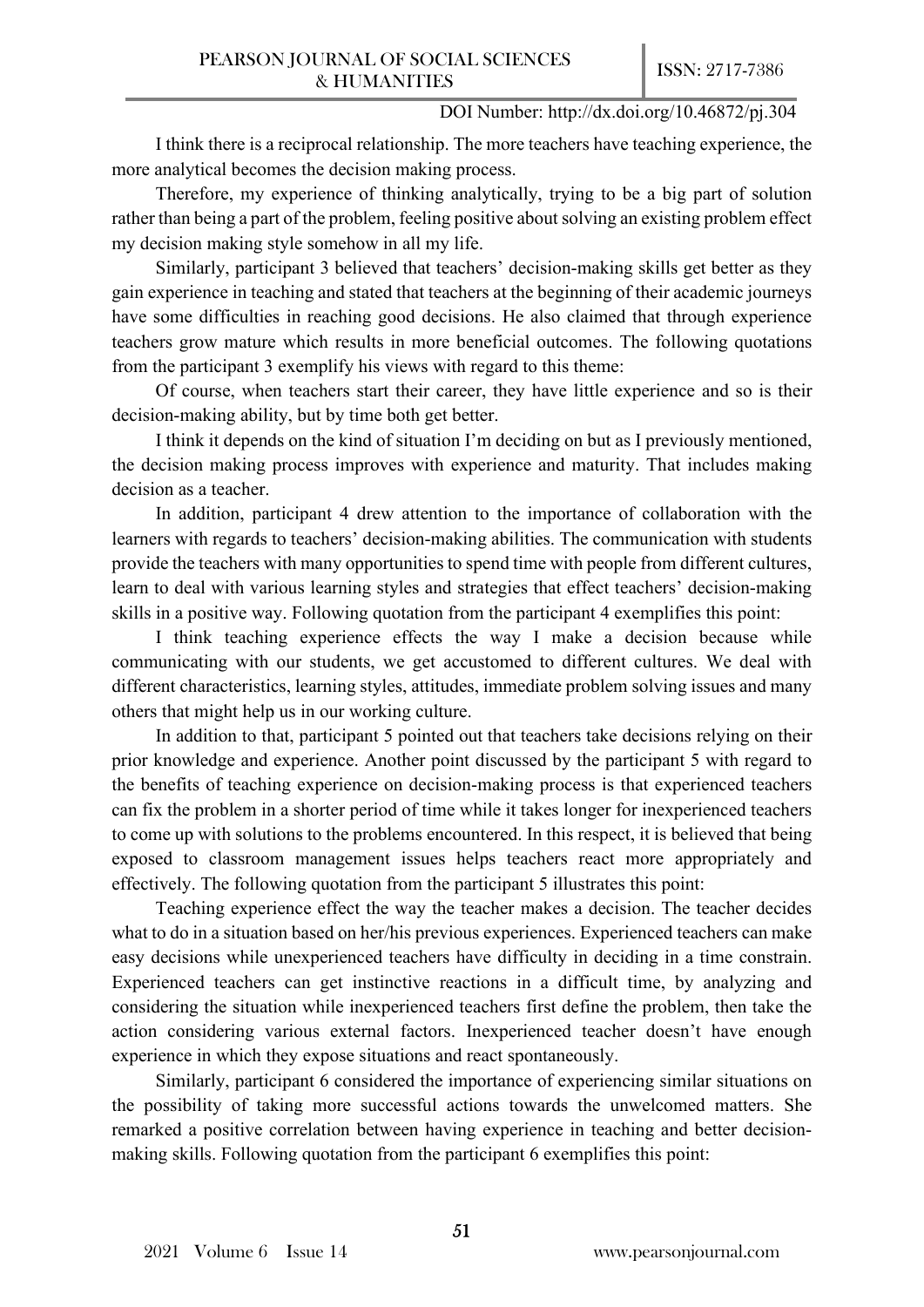I definitely believe that there is a connection between teaching experience and decisionmaking. As time passes and similar situations begin to occur, the probability of seeing the next step increases and making a safer choice to minimize or solve the problem gets easier.

To summarize all the interpretations stated by the participants, gender and teaching experience have a clear effect on decision making. While the men rely on rational decisionmaking style, the women tend to use dependent decision-making style. However, in terms of teaching experience, there is a consensus among the participants suggesting that teachers with more teaching experience tend to make better decisions with more successful and effective consequences compared to the inexperienced teachers.

## **4. CONCLUSIONS**

The current study aimed at investigating the EFL teachers' perceptions of their decisionmaking procedures and finding out which decision-making styles they implement when they come across a problem within and outside of the classroom. Additionally, the present study intended to explore whether gender and experience in teaching have a determining role in their decision-making styles and preferences.

As a consequence of data analysis process of open-ended questions, it was confirmed that EFL teachers consider decision-making process as a careful consideratşon of the situation, involvement of all the parties, reacting to an undesired situation and feeling responsible for the problems emerged and their outcomes. The data analysis process also affirmed that 3 participants generally preferred using reasons and logic in their decisions while other 3 participants tended to rely on consulting others' opinions. The participants that used rational decision-making style were all men while the ones using dependent style were all women. It confirmed that gender had an influencial role with regards to the style preferred. The analysis of semi-structured interviews revealed that all of the participants believed that teaching experience is a determining factor in decision-making process suggesting that the more experienced the teachers are, the more successful and effective decisions they can take. That means there is a positive correlation between teaching experience and decision-making process of EFL teachers involved in this study.

## **5. DISCUSSIONS AND RECOMMENDATIONS**

The findings of the present study have revealed some significant similarities and differences with the previously conducted studies in the literature. For example, when we compare the current study with the research done by Gray (1992), we can confirm that men rely on their logical assumptions and reasons when they are involved in decision-making process. However, as for the difference, women participants in the current study prefer the dependent style rather than relying on their intuitions. The studies conducted by Russ, McNeilly and Comer (1996) and Galott, et al. (2006) are also align with the current study as decision-making process is associated with good performance in job and intentional reactions towards undesired situations.

The present study clearly demonstrated that decision-making process constitutes a significant basis for teaching and learning as well as the managerial facilities as it is an integral part of the planning phase. It should not be forgotten that teachers and school leaders take lots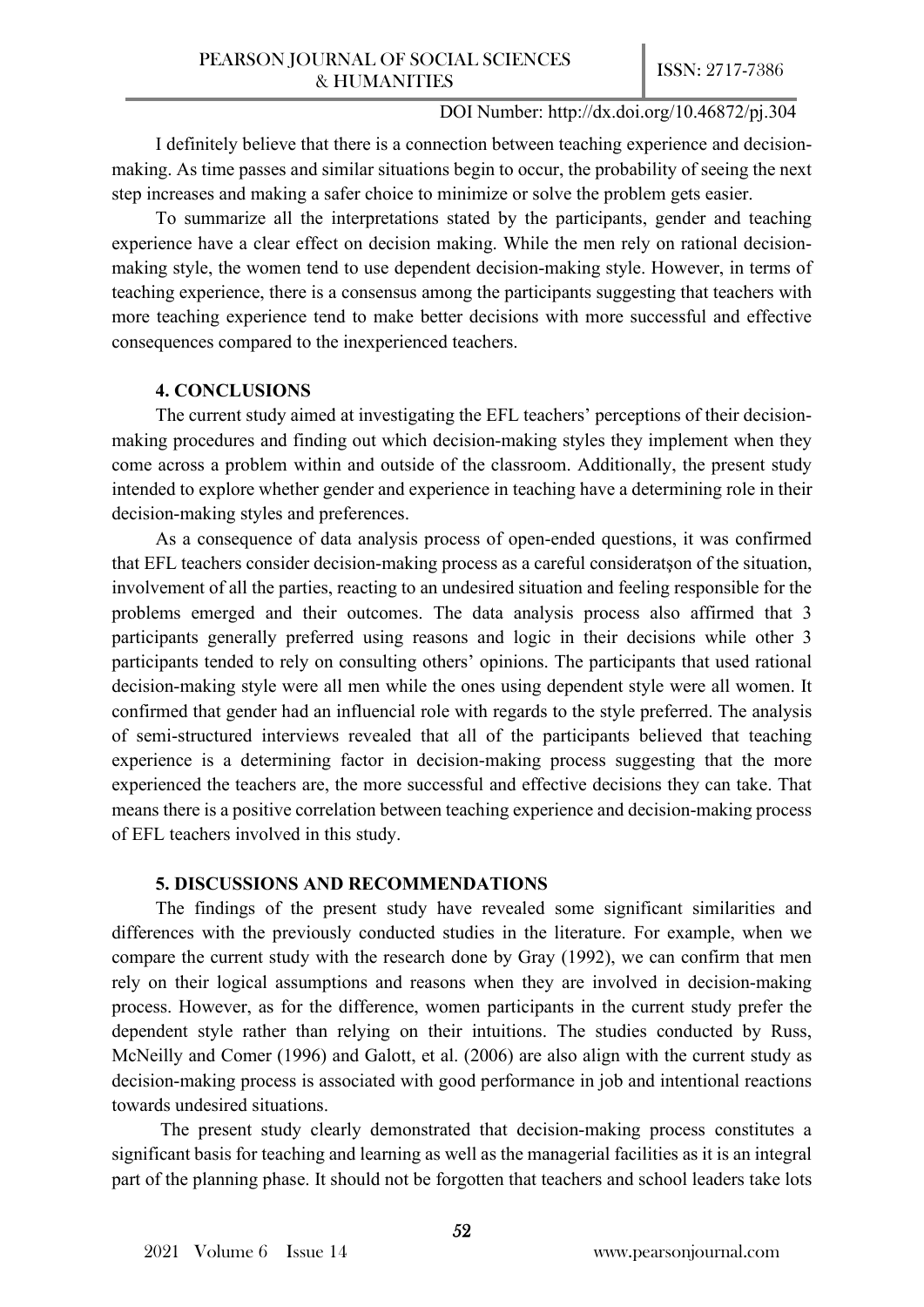of decisions that determine the success or failure of the teaching organization. That is why teachers' decision-making process should be investigated thoroughly. Relying on the consequences of the current study, below stated recommendations can be made for further research that will be applied in the future:

1) A similar study can be conducted at state universities to observe whether there is a similarity with regard to the findings between private and state universities.

2) The researchers can study with a higher number of participants working at higher education level in different regions of Turkey to have a deeper understanding of teachers' perceptions and views about decision-making process.

3) Considering the significant effects of decision-making on teaching and learning process, it should be emphasized in pre-service teacher education as well as in-service education on the purpose of raising teachers' awareness in this respect.

4) The outcomes of decision-making process should be investigated and the way EFL teachers evaluate these outcomes needs to be analyzed and studied to create a more constructive setting for more effective decision.

## **REFERENCES**

Ary, D., Jacobs, L. C., Sorensen, C. K. & Walker, D. (2014*). Introduction to research in education* (9<sup>th</sup> ed.). London: Wadsworth.

Babcock, R. L., & Salthouse T.A. (1990). Effects of increased processing demands on age differences in working memory. *Psychology and Aging*, 5 (3) (1990), pp. 421- 428, [10.1037/0882-](https://doi.org/10.1037/0882-7974.5.3.421)7974.5.3.421

Baiocco, R., Laghi F. & D'Alessio M. (2009). Decision-making style among adolescents: Relationship with sensation seeking and locus of control. *Journal of Adolescence*, 32 (4), pp. 963-976.

Balçıkanlı, C. (2010). Learner autonomy in language learning: Student teachers' beliefs. *Australian Journal of Teacher Education*, 35, 90–103.

Blanchard-Fields, F. (2007). Everyday problem solving and emotion. An adult developmental perspective. *Current Directions in Psychological Science*, 16 (2007), pp. 26- 31, 10.1111/j.1467-[8721.2007.00469.x](https://doi.org/10.1111/j.1467-8721.2007.00469.x)

Borg, S & Alshumaimeri, Y. (2019). Language Learner Autonomy in a Tertiary Context: Teachers' beliefs and practices. *Language Teaching Research*, 23 (1), pp. 9-38.

Bruine de Bruin, Parker, A. M., & Fischhoff, B. (2007). Individual differences in adult decision-making competence. *Journal of Personality and Social Psychology*, 92 (5) (2007), pp. 938-956, [10.1037/0022-](https://doi.org/10.1037/0022-3514.92.5.938)3514.92.5.938

Charles, S., & Carstensen, L. (2010). Social and emotional aging. *Annual Review of Psychology*, 61, 383–409. [http://dx.doi.org/10.1146/annurev.psych.0930](http://dx.doi.org/10.1146/annurev.psych.093008.100448)08.100448.

Chinn P.L. & Kramer M.K. (1999) *Theory and nursing a systematic approach*. Mosby Year Book, St Louis.

Creswell, J. W. (1994). *[Research Design Qualitative and Quantitative Approaches](https://archive.org/details/researchdesignqu0000cres)*. CA: USA: Sage.

Creswell, J. W. (2012). *Educational research planning, conducting and evaluating quantitative and qualitative research*. Pearson Publishing.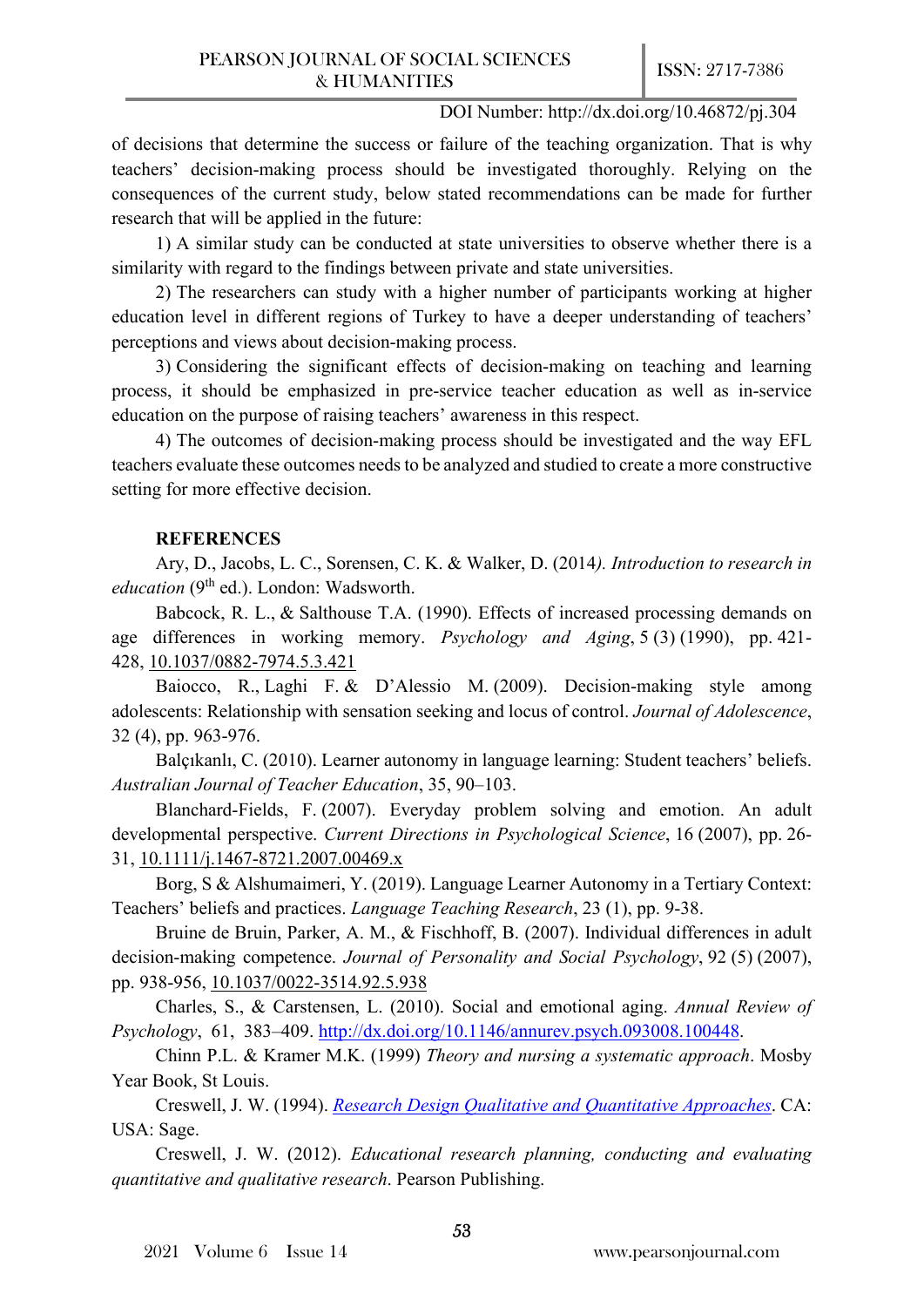Deniz, M.E. (2004). A research on investigation of the relationship between self-esteem decision making styles and problem solving skills of university students in decision making. *Journal of Educational Research*, 15: 23-35.

Duong, T.M. (2014). EFL teachers' perceptions of learner autonomy and their classroom practices: A case study. *International Journal of Education and Management Engineering*, 4,  $9 - 17.$ 

Epstein, S. (1994). Integration of the cognitive and the psychodynamic unconscious. *American Psychologist*, 49(8), 709–724.http://dx.doi.org/10.1037/0003-066X.49.8.709.

Eren, E. (2003). *Management and organization (contemporary and global approaches)*. Istanbul: Beta Printing and Publishing.

Evans, J. S. B. (2008). Dual-processing accounts of reasoning, judgment, and social cognition. *Annual Review of Psychology*, 59, 255–278. <http://dx.doi.org/10.1146/annurev.psych.59.103006.093629>.

Galotti, K. M., Ciner, E., Altenbaumer, H. E., Geerts, H. J., Rupp, A., & Woulfe, J. (2006). Decision-making styles in a real-life decision: Choosing a college major. *Personality and Individual Differences*, 41(4), 629–639.http://dx.doi.org/10.1016/j.paid.2006.03.003.

Gray, J. (1992). *Men are from Mars, women are from Venus: A practical guide for improving communication and getting what you want in your relationships*. NewYork, NY: Harper Collins.

Kennedy, Q., & Mather, M. (2007). *Aging, affect and decision making. In K. D. Vohs, R. F.Baumeister, & G. Loewenstein (Eds.), Do emotions help or hurt decision making? A hedgefoxian perspective* (pp. 245–265). New York, NY: Russel Sage Foundation.

Koçel, T. (2001). *Business management*. Istanbul: Beta Printing.

Kuzgun, Y. (1992). Decision strategies scale: Development and standardization. *VII. National Psychology Congress Scientific Studies*, Ankara. pp: S161-170.

Lengkanawati, N.S. (2016). Teachers' beliefs about learner autonomy and its implementation in Indonesian EFL settings. In: R. Barnard, & J. Li (Eds.), *Language learner autonomy: Teachers' beliefs and practices in Asian contexts* (pp. 134–149). Phnom Penh: IDP Education.

Loo R. (2000). A psychometric evaluation of the General Decision-Making Style Inventory. *Personality and Individual Differences*, 29 (5), pp. 895-905.

Marco, C.D., P.J. Hartung, I. Newman & P. Parr. (2003). Validity of the decisional process inventory. *Journal of Vocational Behavior*, 63(1): 1-19. Available at: [https://doi.org/10.1016/s0001-](https://doi.org/10.1016/s0001-8791(02)00018-0)8791(02)00018-0.

Marshall, C. & Rossman, G. B. (2010). *Designing qualitative research* (5th ed.). Thousand Oaks: Sage Publications.

Miles, M. B., & Huberman, A. M. (1994). *Qualitative data analysis: An expanded sourcebook* (Second Edi). Sage Publications.

Nakata, Y. (2011). Teachers' readiness for promoting learner autonomy: A study of Japanese EFL high school teachers. *Teaching and Teacher Education*, 27, 900–910.

Nardi, H. A. & Wales, E. C. (1985). *Teaching decision making with guided design. In A.L. Costa (Ed.), Developing minds: A resource book for teaching thinking* (pp. 222-225). Alexandria VA: ASCD.